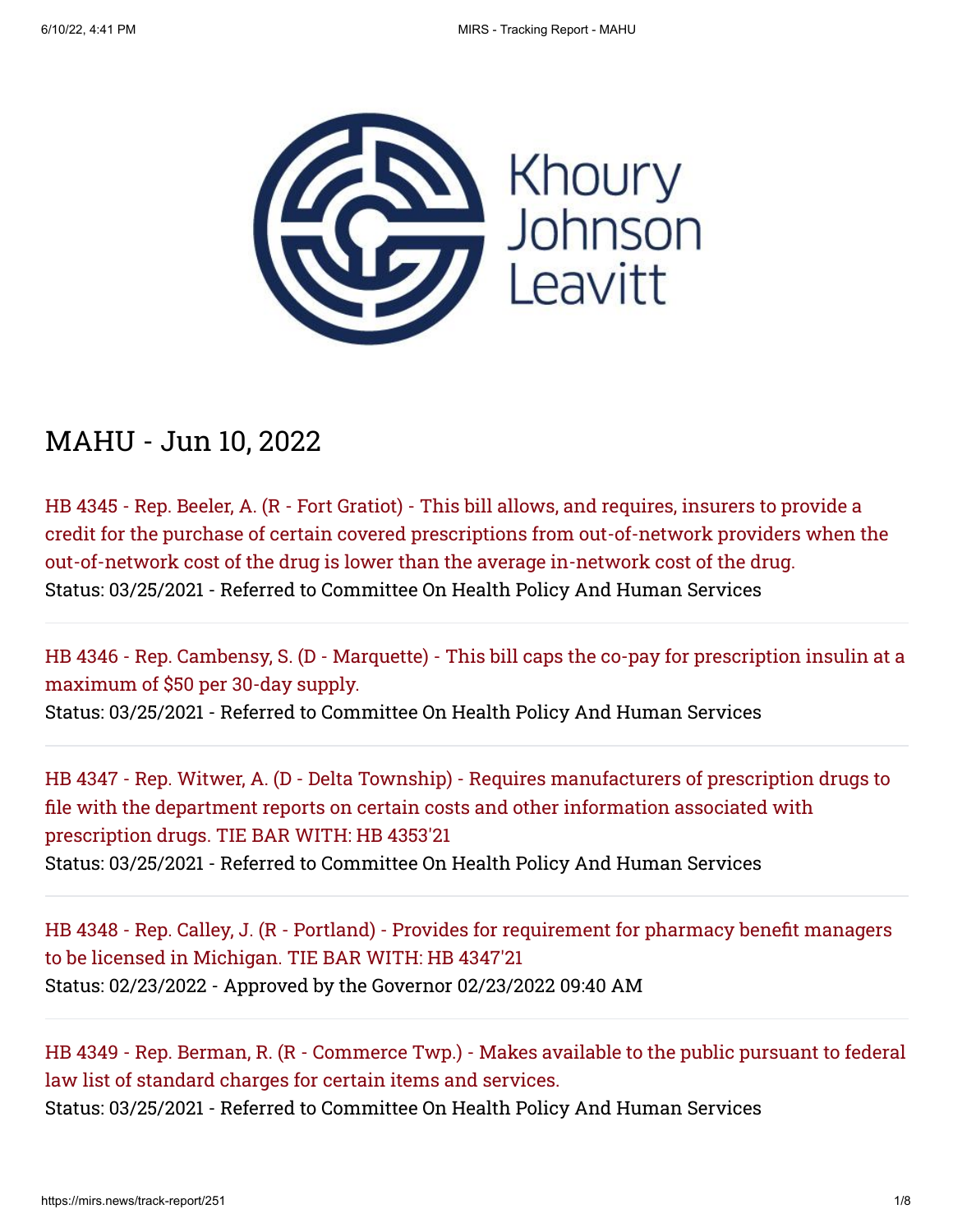HB 4350 - Rep. Young, S. (D - Detroit) - Modifies health care false claim act exemption from [criminal liability to exclude manufacturers of prescription drugs from providing discounts under](https://mirs.news/bill/27111/2021-2022-hb-4350) certain circumstances.

Status: 03/25/2021 - Referred to Committee On Health Policy And Human Services

HB 4351 - Rep. Whitsett, K. (D - Detroit) - This bill provides for a definition and regulation of a pharmacy benefit manager and regulates certain actions by a carrier relating to prescriptions [drugs including not requiring a copay higher than the cost of the drug and not discriminating](https://mirs.news/bill/27112/2021-2022-hb-4351) against a pharmacy solely because the carrier doe not have a vested interest in the financial interest of the pharmacy.

Status: 02/23/2022 - Approved by the Governor 02/23/2022 09:42 AM

HB 4352 - Rep. Allor, S. (R - Wolverine) - This bill allows disclosure of prescription drug prices to [consumers. The bill also prohibits pharmacies and pharmacists from entering into a contract that](https://mirs.news/bill/27113/2021-2022-hb-4352) prohibits disclosure of drug prices or contracts with a pharmacy benefit manager that violates section 26 of the third party administrator act or that interferes with a patient's choice to receive an eligible prescriptions from a 340b entity. TIE BAR WITH: HB 4351'21 Status: 02/23/2022 - Approved by the Governor 02/23/2022 09:44 AM

[HB 4353 - Rep. Kahle, B. \(R - Adrian\) - Requires application of amount paid by the insured or other](https://mirs.news/bill/27114/2021-2022-hb-4353) certain parties when calculating the insured's co-pay for a prescription drug under certain conditions.

Status: 03/25/2021 - Referred to Committee On Health Policy And Human Services

[HB 4354 - Rep. Rendon, D. \(R - Lake City\) - Provides equal treatment for coverage for orally](https://mirs.news/bill/27115/2021-2022-hb-4354) administered anticancer chemotherapy.

Status: 03/25/2021 - Referred to Committee On Health Policy And Human Services

[HB 4355 - Rep. Bollin, A. \(R - Brighton Township\) - Allows out-of-state health professionals to](https://mirs.news/bill/27116/2021-2022-hb-4355) provide telehealth services to Michigan residents. Status: 03/25/2021 - Referred to Committee On Health Policy And Human Services

[HB 4356 - Rep. Meerman, L. \(R - Polkton Twp.\) - Allows examination and evaluation for purchase](https://mirs.news/bill/27117/2021-2022-hb-4356) of contact lenses to be in person or by telemedicine.

Status: 06/15/2021 - Reported favorably with substitute (s-1)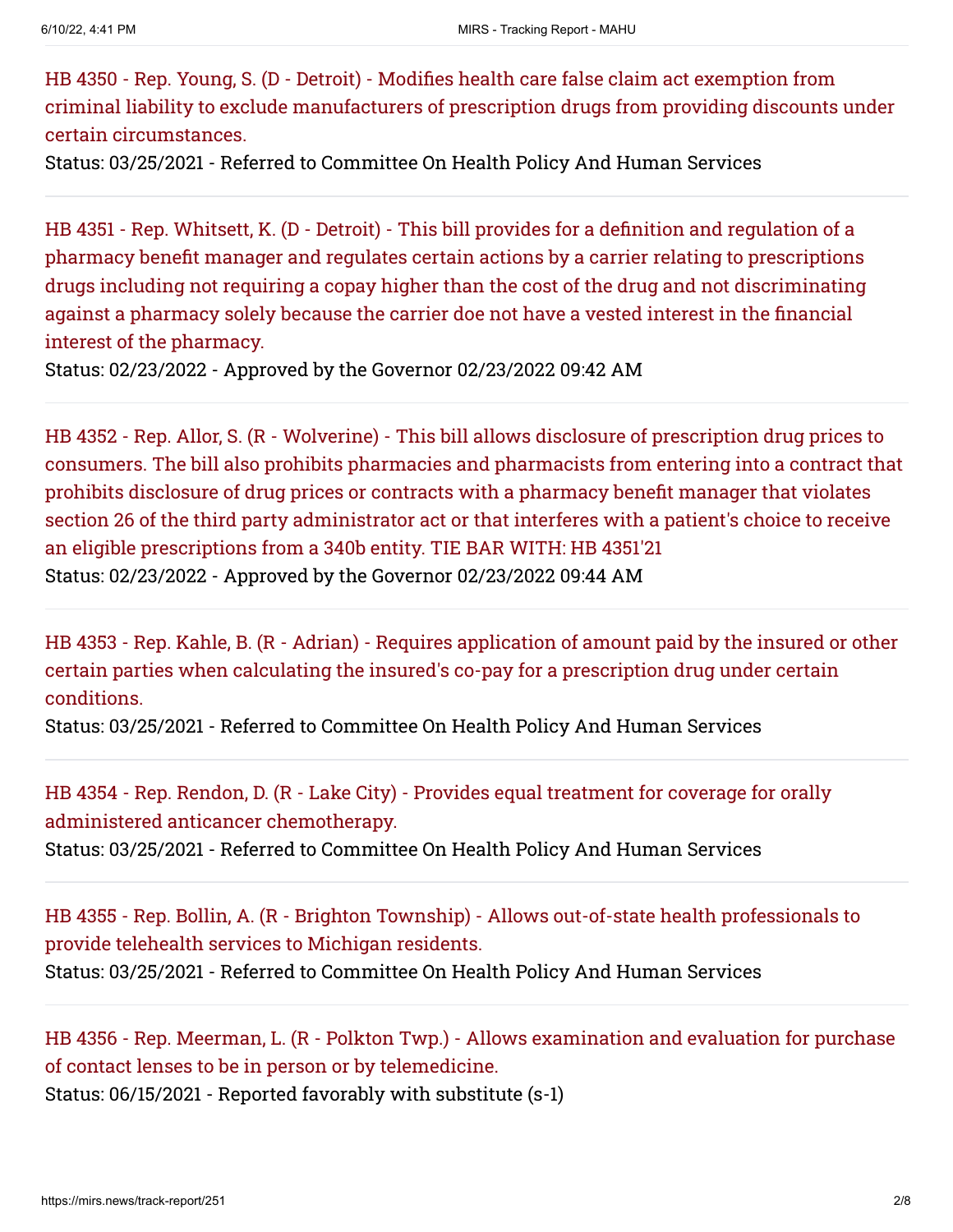[HB 4357 - Rep. Roth, J. \(R - Traverse City\) - Prohibits distribution of gifts or other inducements by](https://mirs.news/bill/27118/2021-2022-hb-4357) drug manufacturers or wholesale distributors to a health care provider and requires drug manufacturers and wholesale distributors to provide certain information to the board of pharmacy.

Status: 03/25/2021 - Referred to Committee On Health Policy And Human Services

[HB 4358 - Rep. Hammoud, A. \(D - Dearborn\) - Regulates formulary changes during a plan year.](https://mirs.news/bill/27119/2021-2022-hb-4358) Status: 03/25/2021 - Referred to Committee On Health Policy And Human Services

[HB 4486 - Sen. Wozniak, D. \(R - Shelby Township\) - Revises medical treatment benefits](https://mirs.news/bill/27309/2021-2022-hb-4486) reimbursement provisions for rehabilitation clinics. Status: 03/11/2021 - Bill electronically reproduced 03/11/2021

[HB 4551 - Rep. Rogers, J. \(D - Kalamazoo\) - Prohibits denying coverage based on gender, gender](https://mirs.news/bill/27444/2021-2022-hb-4551) identity, or sexual orientation. Status: 03/24/2021 - Bill electronically reproduced 03/24/2021

HB 4558 - Rep. Glenn, A. (R - Midland) - This bill prorates or credits certain occupational licensing fees for health professional licensing when the licensee or registrant is temporarily unable to [engage in the practice of the occupation as a result of a state of emergency or disaster declaration.](https://mirs.news/bill/27451/2021-2022-hb-4558) Status: 10/06/2021 - Reported favorably without amendment

[HB 4602 - Rep. Bellino, J. \(R - Monroe\) - Limits retirement health care benefits to 80% of premium.](https://mirs.news/bill/27594/2021-2022-hb-4602) Status: 04/14/2021 - Bill electronically reproduced 04/13/2021

[HB 4815 - Rep. Steckloff, S. \(D - Farmington Hills\) - This bill lowers the age eligibility for coverage](https://mirs.news/bill/27939/2021-2022-hb-4815) of annual breast cancer mammography examination from 40 to 35 years of age. Status: 05/12/2021 - Bill electronically reproduced 05/12/2021

[HB 4816 - Rep. Steckloff, S. \(D - Farmington Hills\) - This bill requires health insurance policies that](https://mirs.news/bill/27940/2021-2022-hb-4816) provide gynecological coverage to include coverage for at least 1 pap smear every 3 years for women 21 and older without a dollar limit, copayment, deductible, or coinsurance provision. Status: 05/12/2021 - Bill electronically reproduced 05/12/2021

[HB 4841 - Rep. Paquette, B. \(R - Niles\) - This bill extends the coverage period of short-term limited](https://mirs.news/bill/27981/2021-2022-hb-4841)duration health insurance from 6 to 12 months. The bill allows short-term limited-duration policies to be renewed, to cover (though not required) preexisting conditions, and to include

https://mirs.news/track-report/251 3/8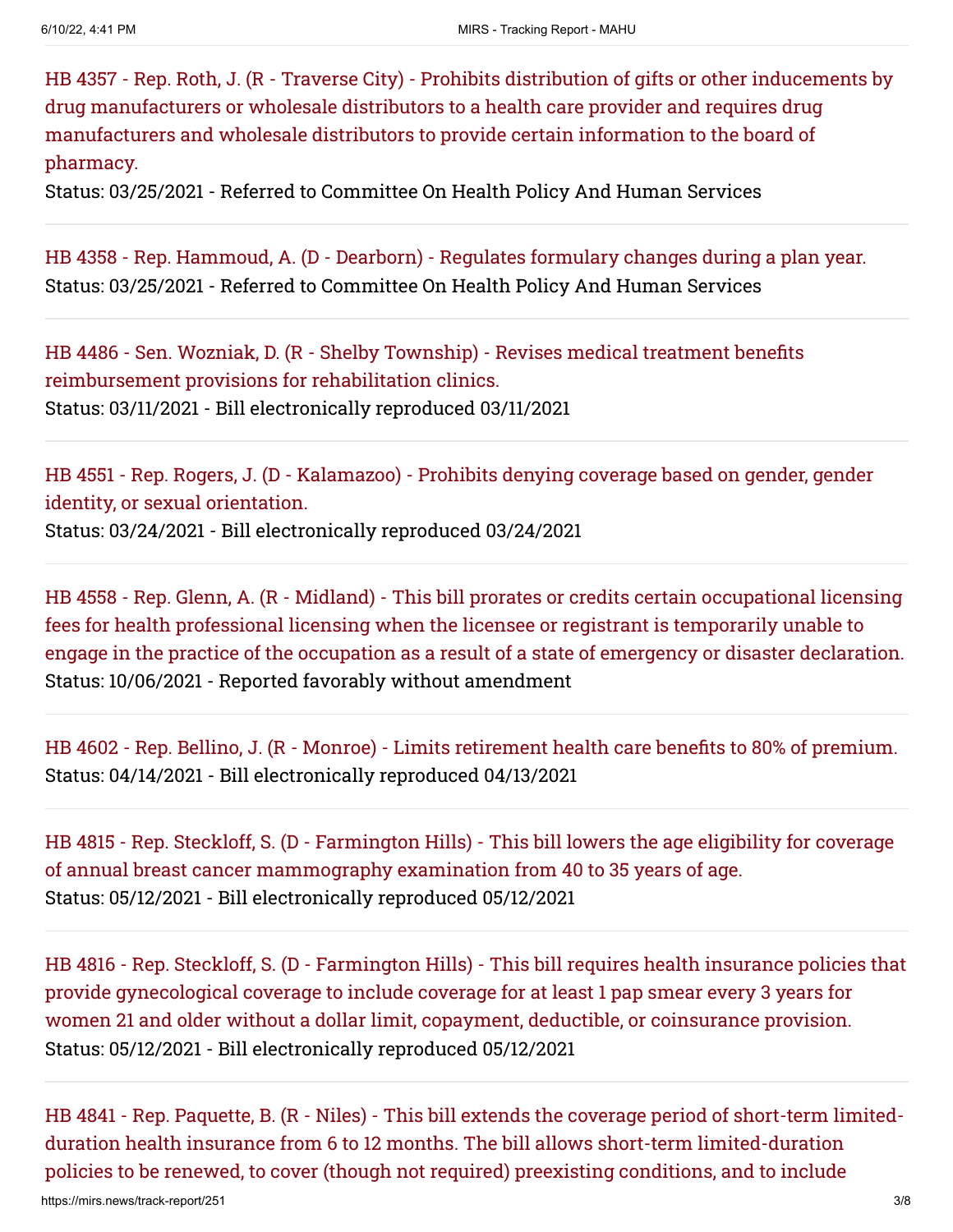coverage for emergency care, hospital services, physician services, lab services, and x-ray services. The bill requires this insurance to have a 10 day free look period to return the coverage [with a full refund and to include the contract information for the MI health insurance consumer](https://mirs.news/bill/27981/2021-2022-hb-4841) assistance program.

Status: 05/18/2021 - Bill electronically reproduced 05/18/2021

HB 5261 - Rep. Hammoud, A. (D - Dearborn) - This bill allows a prescriber or health professional acting on the order of a prescriber to administer an opioid to an individual who has a nonopioid [directive form if the opioid is for intraoperative use. This bill requires a medical record to clearly](https://mirs.news/bill/28652/2021-2022-hb-5261) display the nonopioid directive.

Status: 03/23/2022 - Assigned PA 41'22 with immediate effect

[HB 5262 - Rep. Hammoud, A. \(D - Dearborn\) - Require providing insured a nonopioid directive](https://mirs.news/bill/28653/2021-2022-hb-5262) form.

Status: 03/23/2022 - Approved by the Governor 03/23/2022 09:49 AM

[HB 5263 - Rep. Whiteford, M. \(R - Casco Twp.\) - Require insurers to post a nonopioid directive form](https://mirs.news/bill/28654/2021-2022-hb-5263) on its website. Status: 03/23/2022 - Approved by the Governor 03/23/2022 09:51 AM

[HB 5264 - Rep. Hornberger, P. \(R - Chesterfield Twp.\) - Require hospitals to post a nonopioid](https://mirs.news/bill/28655/2021-2022-hb-5264) directive form on its website. Status: 03/23/2022 - Approved by the Governor 03/23/2022 09:53 AM

[HB 5266 - Rep. Yaroch, J. \(R - Richmond\) - Modify liability of emergency medical services](https://mirs.news/bill/28657/2021-2022-hb-5266) personnel and other persons. Status: 05/05/2022 - Reported with recommendation with substitute (H-1)

[HB 5654 - Rep. Aiyash, A. \(D - Hamtramck\) - This bill allows a pharmacist to bill insurance for](https://mirs.news/bill/39690/2021-2022-hb-5654) prescribing hormonal contraceptives. TIE BAR WITH: HB 5655'21 Status: 12/29/2021 - Bill electronically reproduced 12/29/2021

[HB 5655 - Rep. Hope, K. \(D - Lansing\) - This bill allows pharmacists to prescribe and dispense](https://mirs.news/bill/39691/2021-2022-hb-5655) hormonal contraceptives. Status: 12/29/2021 - Bill electronically reproduced 12/29/2021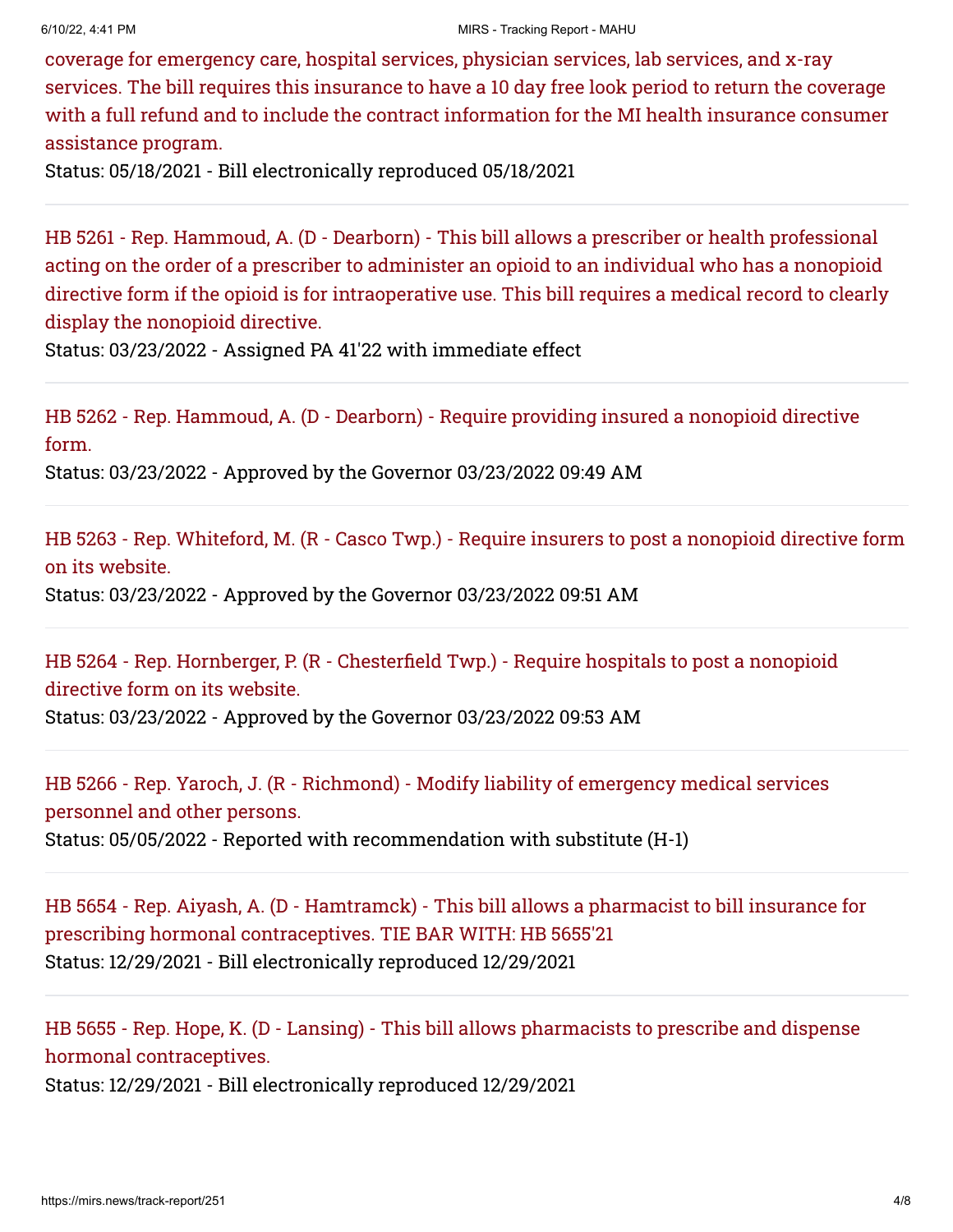[HB 5709 - Rep. Anthony, S. \(D - Lansing\) - This bill requires insurers to provide equitable coverage](https://mirs.news/bill/39828/2021-2022-hb-5709) for behavioral health and substance use disorder treatment. Status: 02/02/2022 - Bill electronically reproduced 02/02/2022

HB 5842 - Rep. Camilleri, D. (D - Brownstown Twp.) - NEW: An act to provide for a cost and affordability review of certain prescription drug products; to create the prescription drug pricing board and prescription drug affordability stakeholder council and to prescribe their powers and duties; to provide for the powers and duties of certain state governmental officers and entities; to [establish upper payment limits for certain prescription drug products and provide remedies; and](https://mirs.news/bill/40057/2021-2022-hb-5842) to provide for the promulgation of rules.

Status: 02/24/2022 - Introduced by Representative Darrin Camilleri

[HB 5843 - Rep. LaGrand, D. \(D - Grand Rapids\) - This bill requires insurers to comply with the](https://mirs.news/bill/40058/2021-2022-hb-5843) prescription drug cost and affordability review act. Status: 02/24/2022 - Introduced by Representative David LaGrand

[HB 5844 - Rep. Hertel, K. \(D - St. Clair Shores\) - This bill requires medical assistance programs to](https://mirs.news/bill/40059/2021-2022-hb-5844) comply with the prescription drug cost and affordability review act. Status: 02/24/2022 - Introduced by Representative Kevin Hertel

[HB 5845 - Rep. Kuppa, P. \(D - Troy\) - This bill modifies certain licensing fees for drug](https://mirs.news/bill/40060/2021-2022-hb-5845) manufacturers. Status: 02/24/2022 - Introduced by Representative Padma Kuppa

HB 6112 - Rep. Tisdel, M. (R - Rochester Hills) - NEW: A bill to provide for the establishment of the [MIHealth marketplace as a nonprofit corporation; to create the board of the MIHealth marketplace](https://mirs.news/bill/40552/2021-2022-hb-6112) and prescribe its powers and duties; to provide for assessments and user fees; and to provide for the powers and duties of certain state and local governmental officers and agencies. Status: 05/19/2022 - Bill electronically reproduced 05/19/2022

[HB 6137 - Rep. Whiteford, M. \(R - Casco Twp.\) - This bill provides for mental health parity and](https://mirs.news/bill/40593/2021-2022-hb-6137) addiction equity compliance reports. Status: 05/25/2022 - Bill electronically reproduced 05/25/2022

[HB 6138 - Rep. Calley, J. \(R - Portland\) - This bill requires health insurers to submit annual reports](https://mirs.news/bill/40594/2021-2022-hb-6138) relating to mental health and substance abuse parity. Status: 05/25/2022 - Bill electronically reproduced 05/25/2022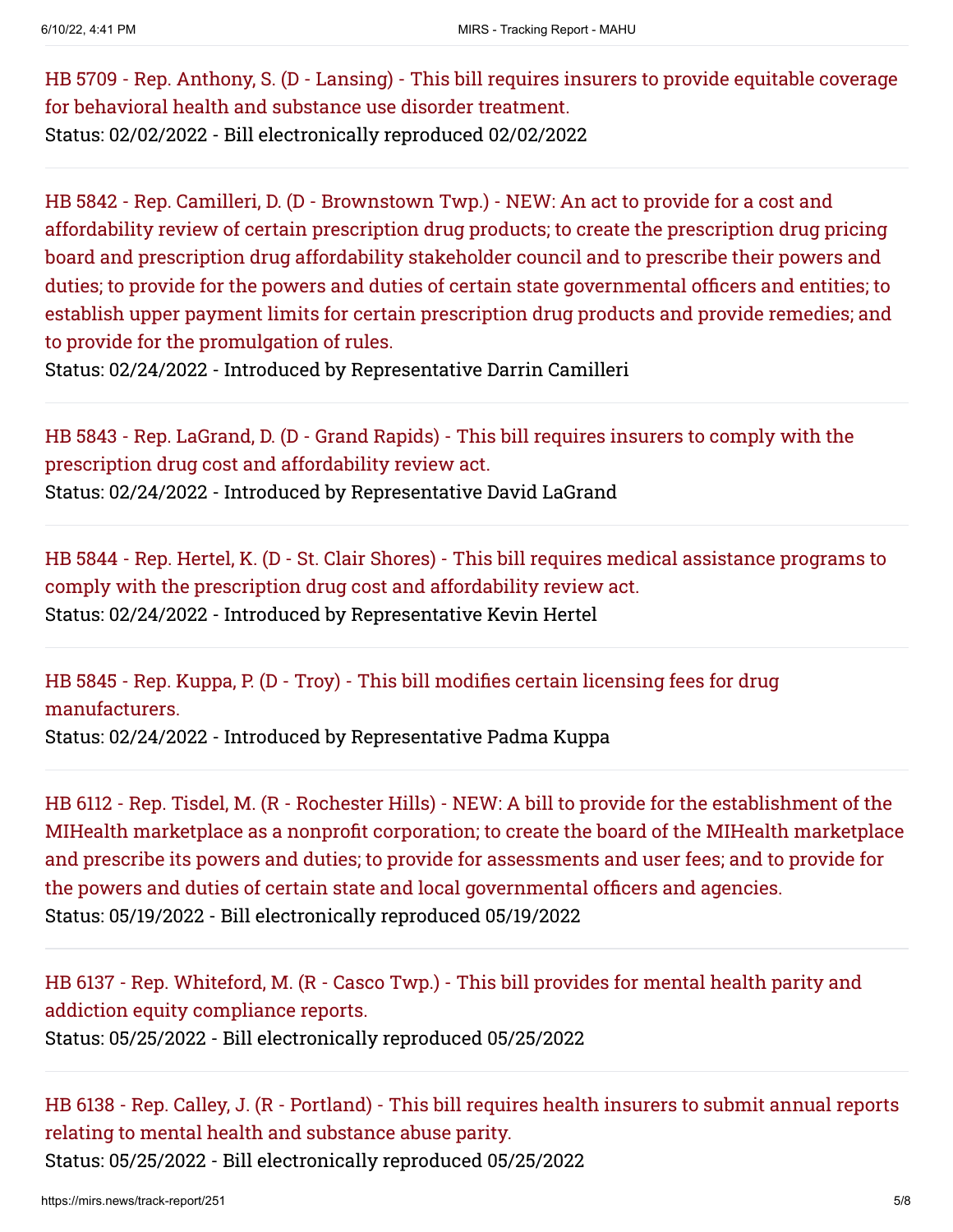HB 6139 - Rep. Brann, T. (R - Wyoming) - This bill requires health care corporations to submit [annual reports containing comparative analyses of the design and application of nonquantitative](https://mirs.news/bill/40595/2021-2022-hb-6139) treatment limitations that apply to mental health or substance abuse disorder benefits. Status: 05/25/2022 - Bill electronically reproduced 05/25/2022

SB 1039 - Sen. Santana, S. (D - Detroit) - This bill removes the population threshold exclusion for a [public employee to opt-out of the employee contribution to employer-provider health care benefits.](https://mirs.news/bill/40529/2021-2022-sb-1039) Status: 05/17/2022 - Introduced by Senator Sylvia Santana

SB 155 - Sen. Daley, K. (R - Lum) - This bill provides for an emergency refill of insulin if the [individual has no remaining refills, the pharmacist assesses that an emergency supply of insulin](https://mirs.news/bill/26996/2021-2022-sb-155) is appropriate for the individual, and the individual previously had insulin dispensed at the pharmacy. The bill states that an individual cannot receive more than 3 emergency supplies in 1 calendar year. The bill sets requirements for a pharmacist to comply with before dispensing the insulin.

Status: 07/15/2021 - Assigned pa 0036'21 with immediate effect

[SB 156 - Sen. Daley, K. \(R - Lum\) - This bill requires insurers to cover an emergency refill supply of](https://mirs.news/bill/26997/2021-2022-sb-156) prescription insulin for up to a 30-day supply. TIE BAR WITH: SB 0155'21 Status: 07/15/2021 - Assigned pa 0037'21 with immediate effect

SB 181 - Sen. VanderWall, C. (R - Ludington) - This bill removes  $\hat{a} \in \hat{a}$ ean increase in licensed psychiatric bedsâ $\epsilon$  from the definition of  $\hat{a} \epsilon$  cachange in bed capacity. $\hat{a} \epsilon$  The bill increases the amount specified in the definition of  $\hat{a} \in \mathbb{C}$  capital expenditure $\hat{a} \in \text{from } $2,500,000$  to \$10,000,000. This bill modifies the definition of  $â€$ œcovered clinical service $â€$  to include initiation, replacement, or expansion of air ambulance services only until June 1, 2021, and removes the initiation of expansion of a specialized psychiatric program for children and adolescents utilizing licensed psychiatric beds. TIE BAR WITH: SB 0182'21, SB 0183'21 Status: 03/24/2021 - Referred to Committee on Health Policy

[SB 182 - Sen. Theis, L. \(R - Brighton\) - This bill modifies certificate of need commission members](https://mirs.news/bill/27078/2021-2022-sb-182) from 11 members to 13 members to include 2 individuals representing the general public with 1 being from a county with a population of less than 40,000. TIE BAR WITH: SB 0181'21, SB 0183'21 Status: 03/24/2021 - Referred to Committee on Health Policy

[SB 183 - Sen. MacDonald, M. \(R - Sterling Heights\) - Provide for general revisions to certificate of](https://mirs.news/bill/27079/2021-2022-sb-183) need. TIE BAR WITH: SB 0182'21, SB 0181'21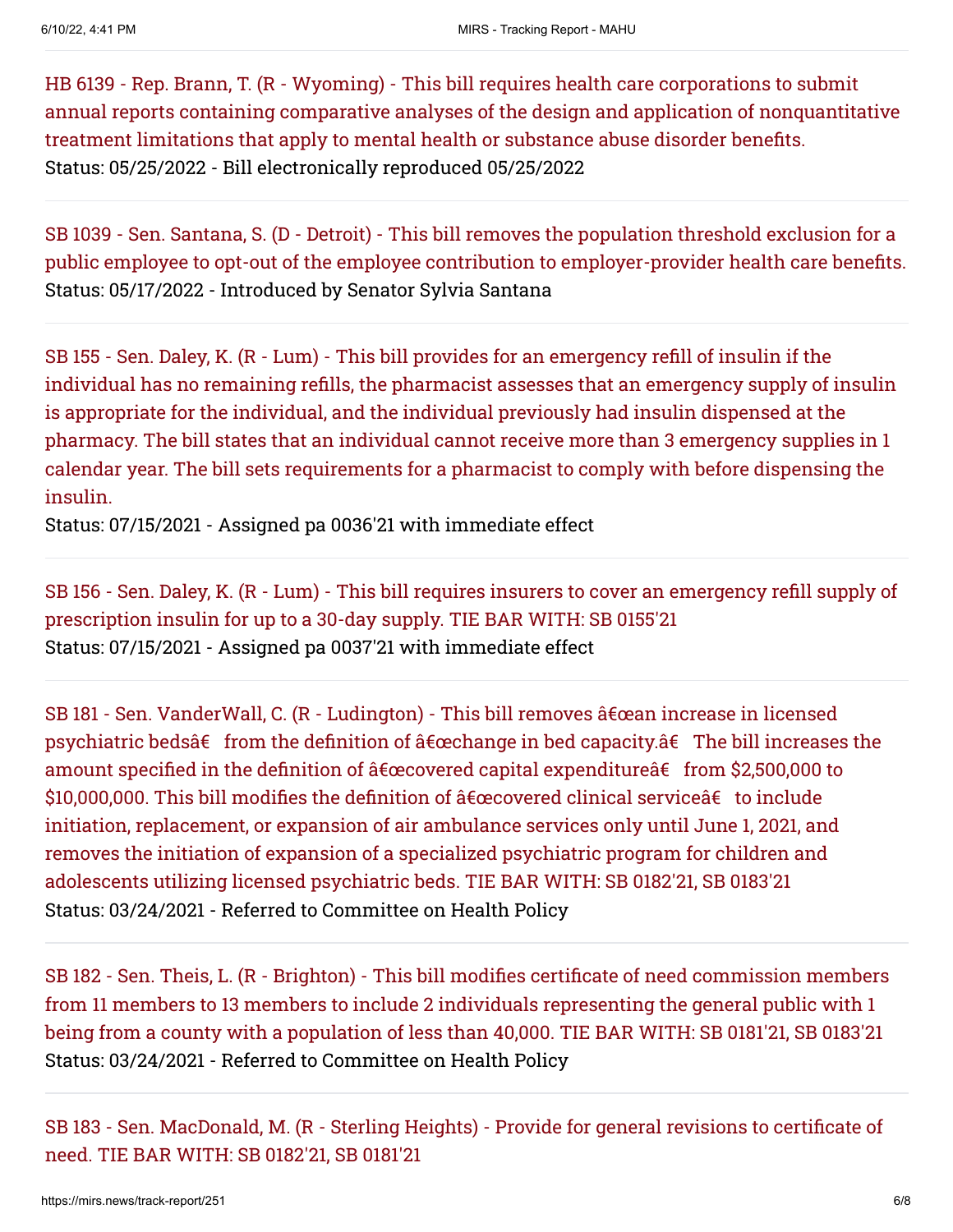Status: 03/24/2021 - Referred to Committee on Health Policy

[SB 247 - Sen. VanderWall, C. \(R - Ludington\) - Provide for preauthorizations conducted by](https://mirs.news/bill/27359/2021-2022-sb-247) utilization review entities related to health care services. Status: 04/12/2022 - Assigned pa 0060'22 with immediate effect

[SB 252 - Sen. Brinks, W. \(D - Grand Rapids\) - Provide for Medicaid coverage for postpartum women](https://mirs.news/bill/27386/2021-2022-sb-252) for 12 months after the end of the pregnancy. Status: 03/17/2021 - Referred to Committee On Appropriations

SB 31 - Sen. MacDonald, M. (R - Sterling Heights) - Provide for continuing education credit [carryover system for insurance producers who belong to a professional insurance association.](https://mirs.news/bill/26532/2021-2022-sb-31) Status: 01/26/2021 - Introduced by Senator Michael Macdonald

[SB 447 - Sen. Lauwers, D. \(R - Brockway\) - Provide for disclosure of group health claim utilization.](https://mirs.news/bill/27992/2021-2022-sb-447) Status: 06/09/2022 - Passed; given immediate effect Roll Call # 291 Yeas 102 Nays 2 Excused 0 Not Voting 6

[SB 584 - Sen. Hertel, C. \(D - East Lansing\) - Prohibit denying or limiting insurance to living organ](https://mirs.news/bill/28523/2021-2022-sb-584) donors.

Status: 06/30/2021 - Introduced by Senator Curtis Hertel, Jr.

SB 588 - Sen. Hertel, C. (D - East Lansing) - Prohibit discrimination against organ transplant [recipient based on physical or mental disability. Provides injunctive relief against anyone who](https://mirs.news/bill/28527/2021-2022-sb-588) violates this prohibition.

Status: 06/30/2021 - Introduced by Senator Curtis Hertel, Jr.

[SB 597 - Senate Majority Leader Shirkey, M. \(R - Clarklake\) - Provide for specialty integrated plan](https://mirs.news/bill/28611/2021-2022-sb-597) in behavioral health services.

Status: 03/02/2022 - Reported by Committee of the Whole favorably with substitute (s-3)

[SB 707 - Sen. Hollier, A. \(D - Detroit\) - Require reimbursement rate for telehealth visits to be the](https://mirs.news/bill/38546/2021-2022-sb-707) same as reimbursements for office visits.

Status: 10/28/2021 - Introduced by Senator Adam J. Hollier

[SB 847 - Sen. Santana, S. \(D - Detroit\) - This bill creates the medical billing ombudsman.](https://mirs.news/bill/39774/2021-2022-sb-847) Status: 01/25/2022 - Introduced by Senator Sylvia Santana